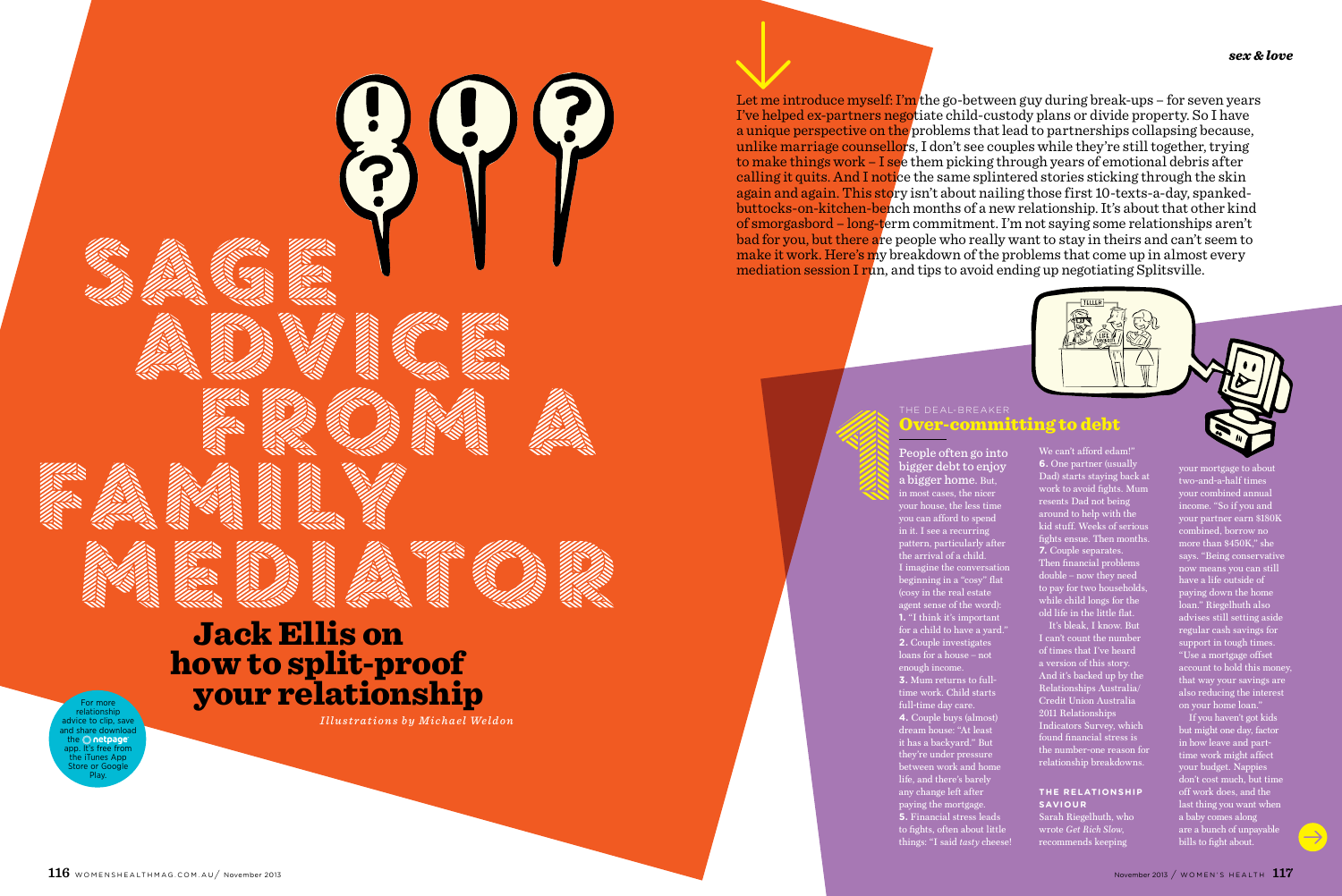As a mediator and father of a two-year-old myself, I know nothing rocks the boat like a baby coming aboard. The life-or-death attention tiny humans require is all consuming, and it upturns your previous priorities. A study by the University of Denver, US, found 90 per cent of new parents experience a decline in relationship satisfaction after a child's birth. And, according to the University of Michigan, US, a second child may have even more of an impact than the first.



## The deal-breaker Bungling your baby time

Your sex life also cops a blow, so it's no surprise a Baby Talk survey showed less than one-quarter of new parents were sexually satisfied. "Sex? Are you serious?" (Chunk of baby vomit falls from tired mum's armpit onto her fetid ugg boot.)

**The relationship saviour I'm not suggesting you sit on the** porch with a slingshot to target passing stalks, because squeezing  $\alpha$  baby out can be the best thing the two of you ever do. But when your screaming, shitting, chundering angel comes along, remember a happy, stable relationship is important for your child. Yes, more than washing that leaning tower of puked-on bedsheets. Wise advice I got from prenatal class: "The best thing a father can do for a newborn is to love its mother." And vice versa.

And the sex stuff… Dr Martien Snellen, author of *Rekindling: Your Relationship After Childbirth*, suggests getting back to first base before bumping fuzzies: "You need to learn to hold hands again and how to embrace," he says. "If the hand you are holding feels like a wet fish, that needs to change before anything more [passionate] should be reasonably contemplated."



# **The 21-minute betterrelationship trick**

By Melanie Hearse

**Wanna try a relationshipstrengthening strategy that takes less time than an episode of** *Modern Family***? Boffins from Northwestern University, US, got 210 couples to frequently report in over two years on their relationship satisfaction, love, intimacy, passion, commitment and trust, and provide a summary of the worst fight they'd had. Half of the couples then did a writing task that involved thinking about the fight from the perspective of an outsider – let's imagine it's Dr Phil – who wants the best for both of them, using these prompts (try it yourself)...** 

- What might Dr Phil think about how the skirmish unravelled (eg, why your partner said those nasty things and why you came back even nastier)?
- Could Dr Phil find some good that came from the heated battle?
- For the next four months, try your best to get inside Dr Phil's head when interacting with your partner, especially during these types of fights.

So what happened with the couples who took this on? Although they still fought as often, they were less distressed by the fights and felt more marital satisfaction, while those who didn't do this experienced a dip in satisfaction (which is typical of long-term relationships in general). Pens to the ready…

### The deal-breaker The naggir cycle

In 99.9 per cent of the mediations I run, someone – usually the man – blames his partner's nagging. One woman even said, "I guess I did nag, but I thought that's what you're supposed to do." A study of more than 3000 people for the health campaign Everyman found wives, on average, spend two-and-a-half hours a week nagging. The most common subject women nagged their partners about was not helping tidy. Women still do the elephant's share of housework: last year's census showed 1.4 million women do more than

15 hours of chores a week, while only half a million men do the same.

#### **The relationship saviour**

No one wants to be a nag, and no one wants to get nagged, so how to ensure you don't feel like you're the only one who ever scrubs the dunny? The solution lies in doing some chores together, rather than dividing them evenly, says the *Journal of Family Issues*. "We found that when wives are doing work together with their husbands, they are more



satisfied with the division of labour," says researcher Professor Erin Holmes. How to ask, not "nag", your partner to dry the dishes while you wash? Psychology expert Dr Alice Boyes says to avoid using "totalising" words like "always" and "never": "You never help with the washing-up"; "You always watch the cricket while I bust a gut". Or give him a specific choice: "Do you want to do the dishes or the bins?" Or, "Do you want to paint the spare room tomorrow or next weekend?"

## The deal-breaker The "pub chorus"

Ah, good ol' "friendly advice", the prawn cracker of long-term relationships: feels so crunchy and right at first, but often leaves you hungry for something else. One of the biggest things I've learnt from mediation is that it's impossible to fully grasp the inner dynamics of someone else's relationship. And friends aren't magicians or doctors (unless yours are magicians or doctors…). Instead, they're cheerleaders – the ones who unquestioningly barrack for us because we are always on the right side of every partnerpartner argument. And in my experience, relationship advice from your friends can make you feel worse about your partner than you did before you and your mates chewed the fat, pushing you to behave towards your partner in ways that can go against your true feelings.

**The relationship saviour** "If your friends are giving out advice that's making you feel worse, it could be because you only tell

them about annoyances and problems," says Carlin Flora, author of *Friendfluence: The Hidden Ways In Which Friendships Make Us Who We Are*. "Women have a habit of co-ruminating – talking endlessly about their problems together, which can cause depression. And research shows depression spreads through friend groups. So give friends a big-picture view by also sharing some stories about your partner's best qualities and the good times you have together."

If you want advice, but your bestie's ladle-full doesn't taste right, broaden the discussion to one on relationships in general, says Flora. "Say something like, 'That's interesting, is that something that's worked for you? Do you think most men are like that?' This way you'll learn whether it's a case of your friend projecting her own values onto you, or if it's something you really should consider."

The bottom line: trust your own judgement. Unless, as Flora says, more than one friend is repeatedly giving you the same advice: "Sometimes we want so badly to preserve a romantic relationship that we live in denial of a serious problem."

For more relationshir advice to clip, sav and share dowr the **O** netpage app. It's free from the iTunes App Store or Google Play.